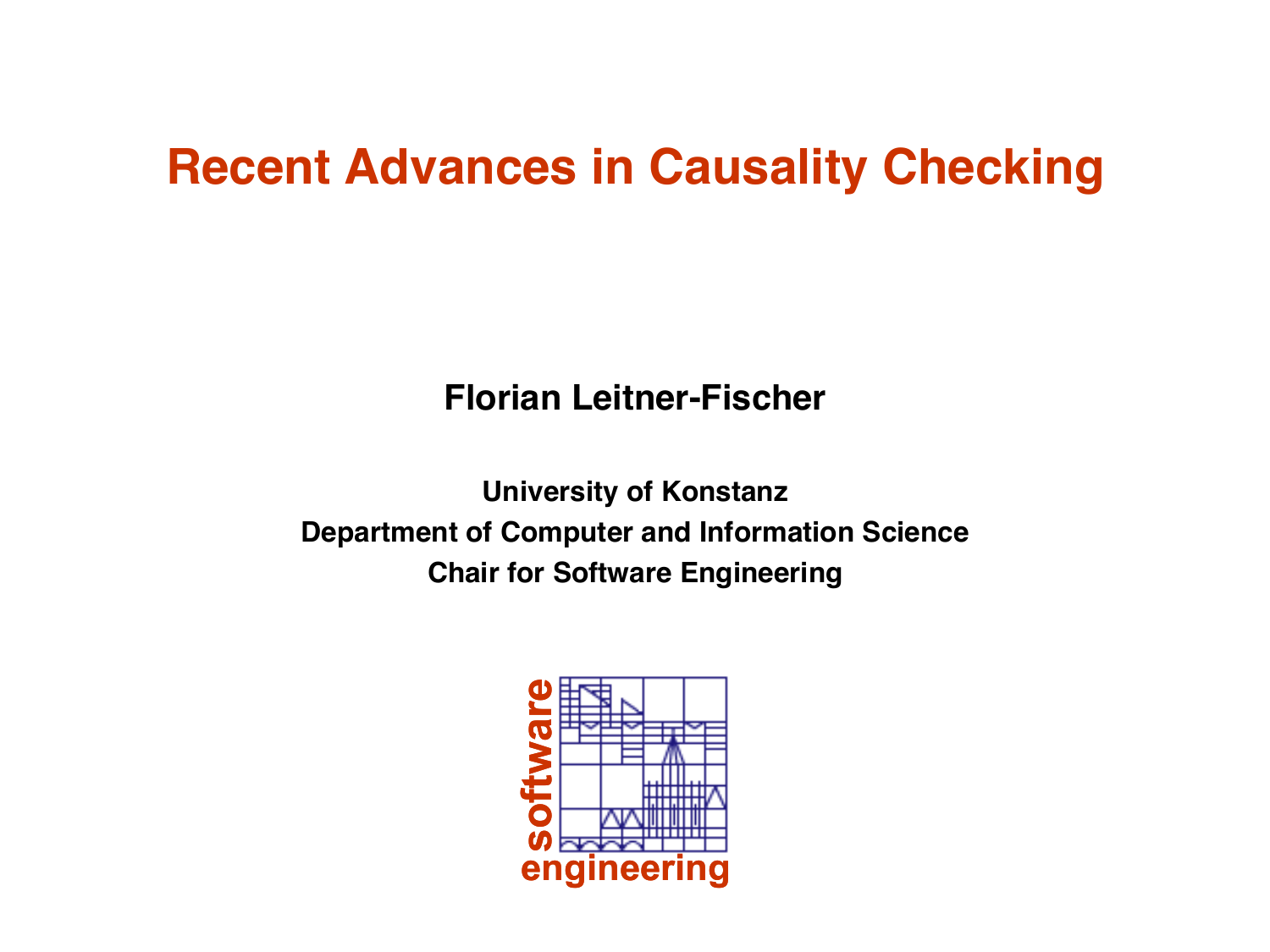### **Joint work with**



### **Stefan Leue**

### Chair for Software Engineering Department of Computer and Information Science University of Konstanz Germany

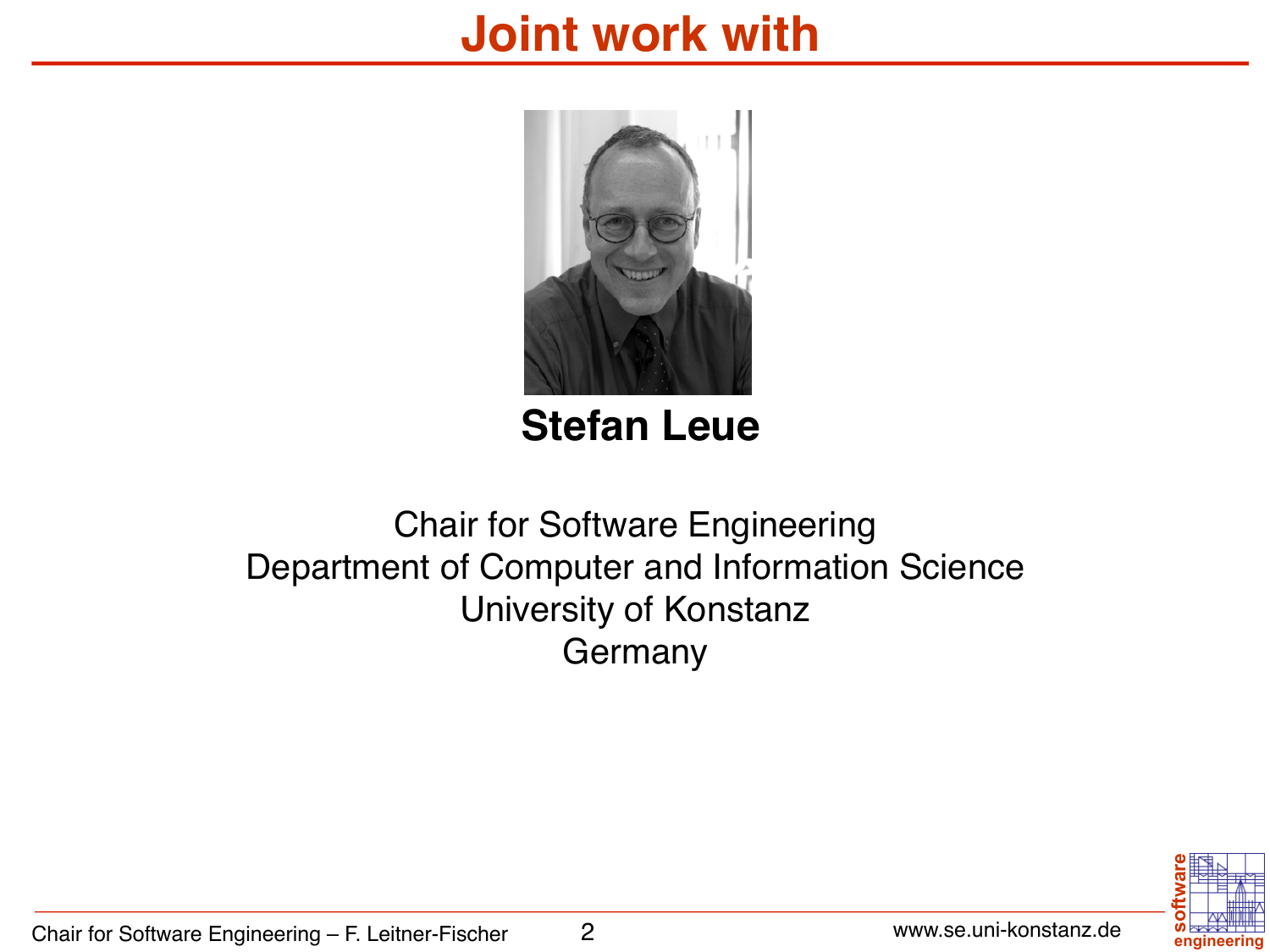### **Analysis of Complex Systems**

#### ♦ **A Railroad Crossing**



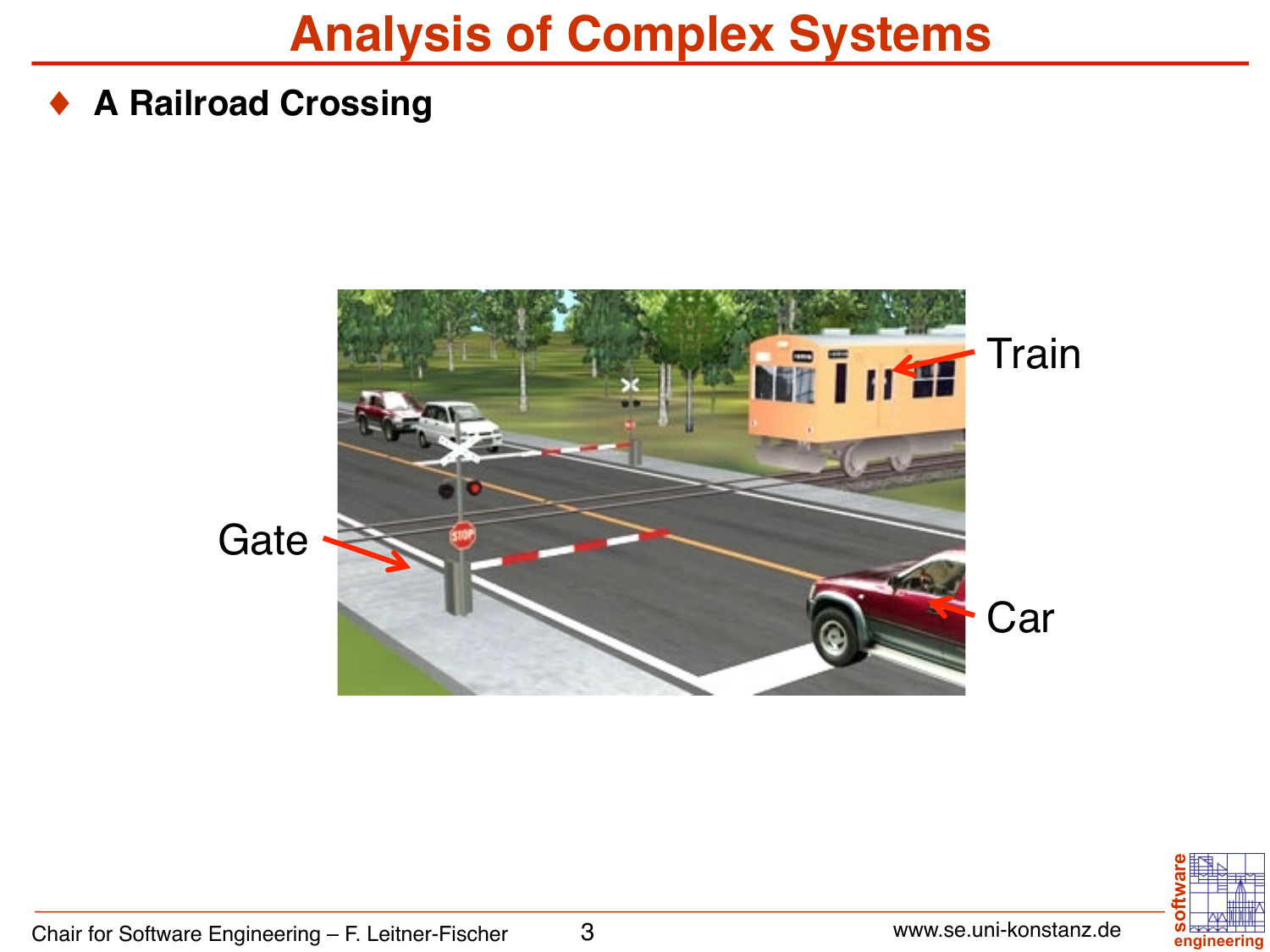## **Model Checking**



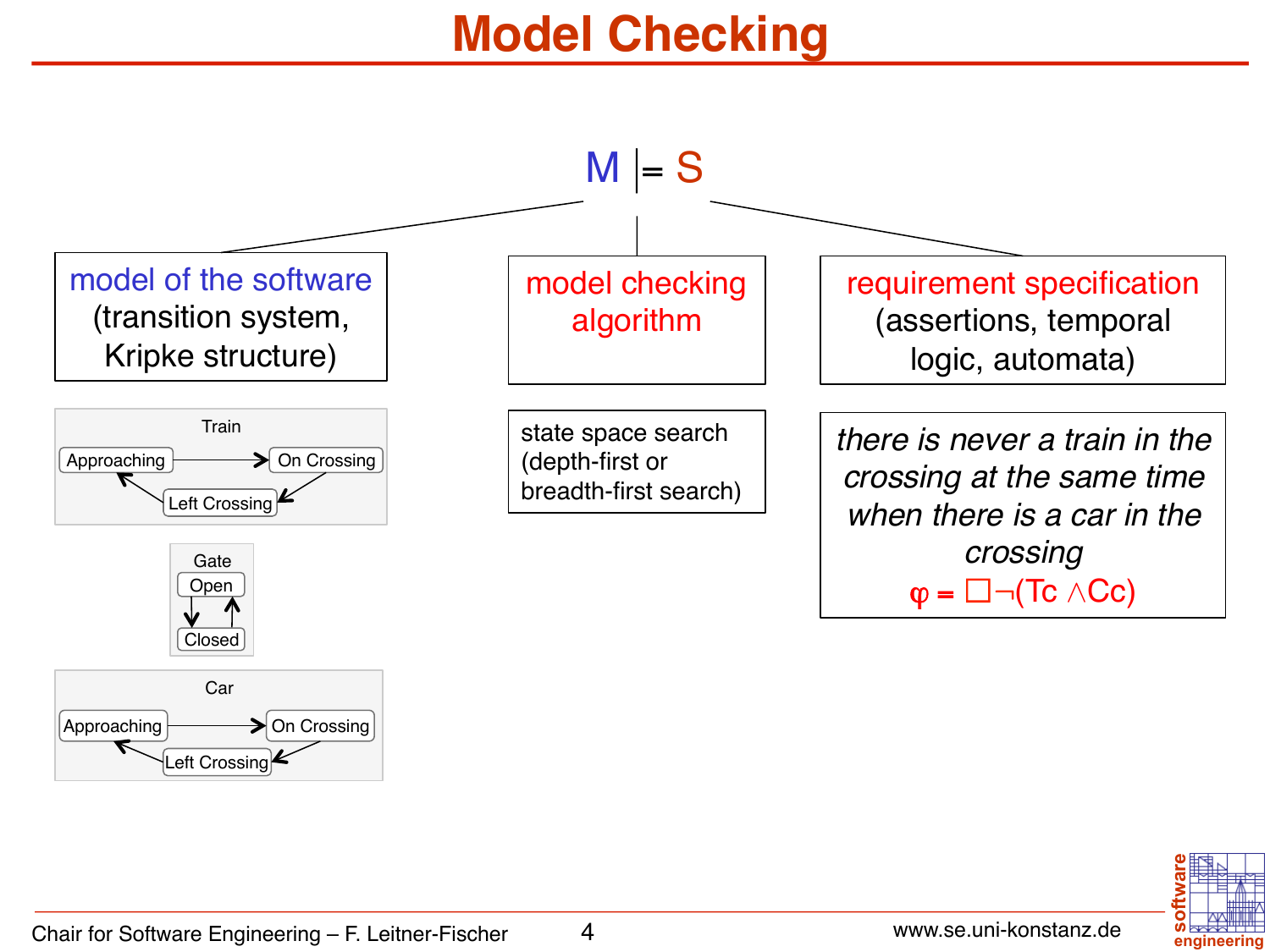## **Model Checking**

#### **Model Checking Result**

- $\cdot$  the path into a property violating state
	- called an error path or counterexample



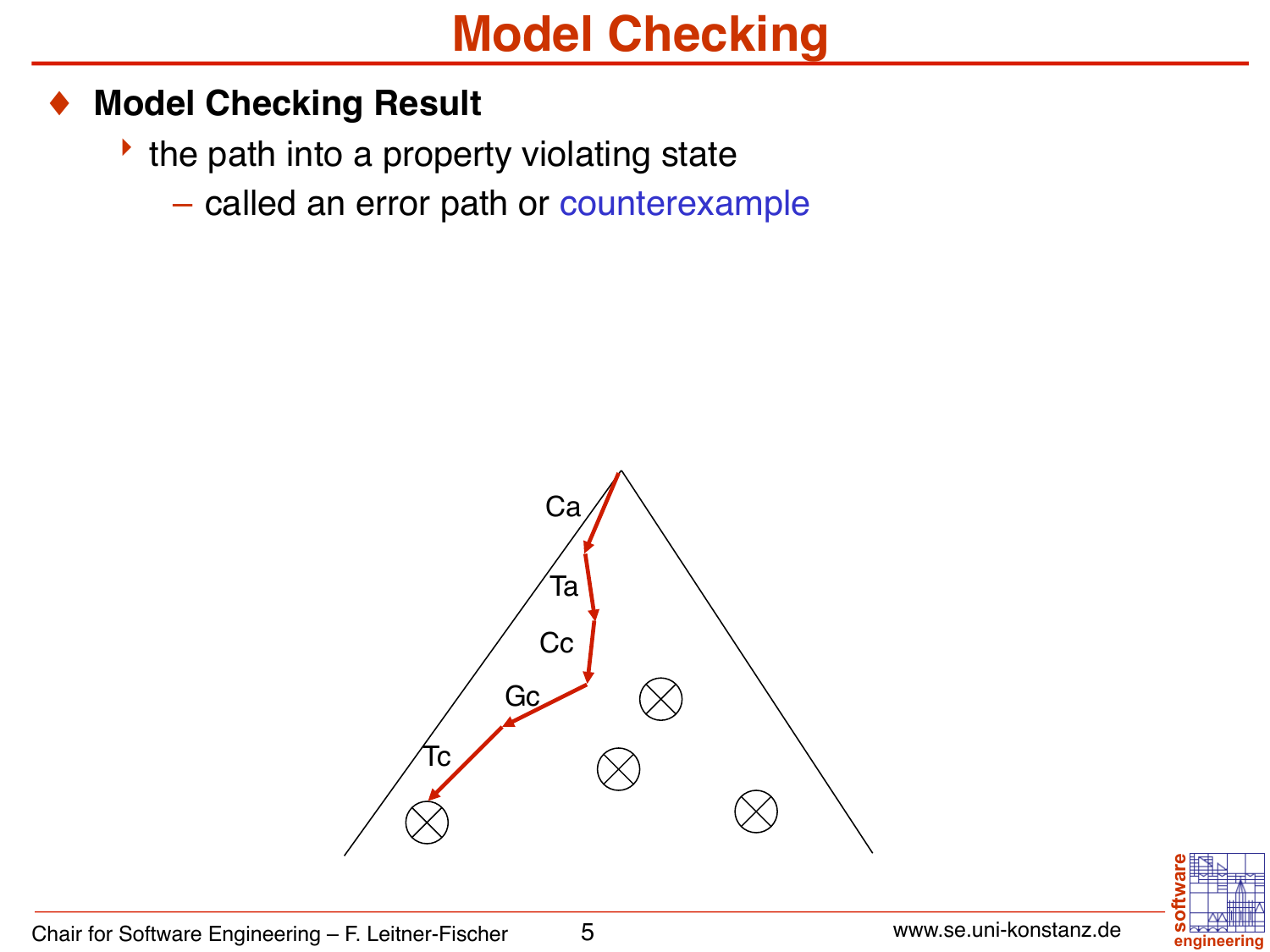## **Interpreting Counterexamples**

### **Railroad Crossing Example:**

▶ 11 error-paths (only considering shortest paths)



- all lead into a property violating state (accident)
- for debugging
	- **what is the cause?**
- manual analysis
	- tedious
	- error prone
	- essentially impossible
- our goal:
	- **algorithmic causality computation**

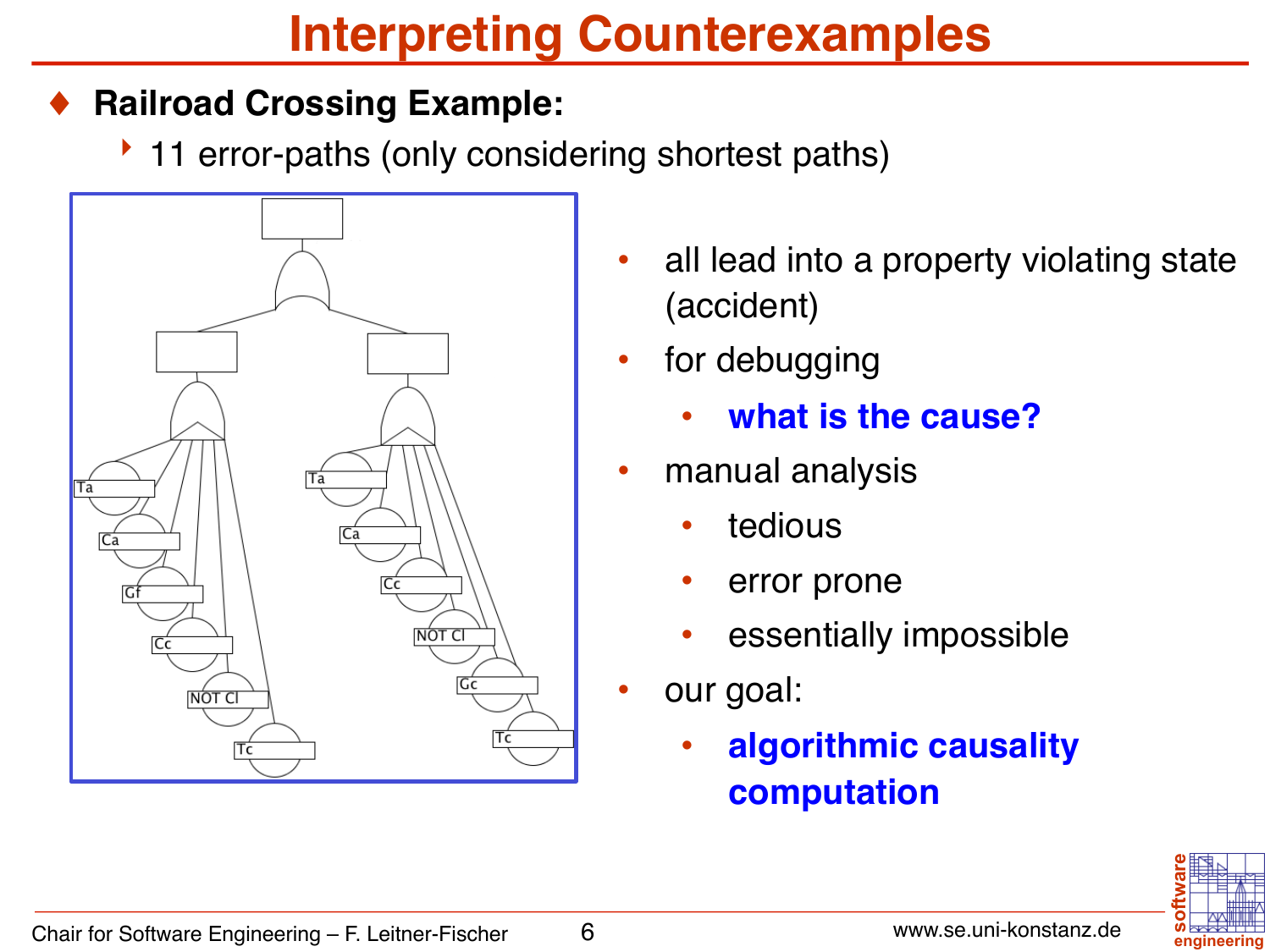- **Models of Causality**
- **Causality Computation**
- ♦ **Probability Computation for Causal Events**
- **Evaluation**
- **Conclusion**

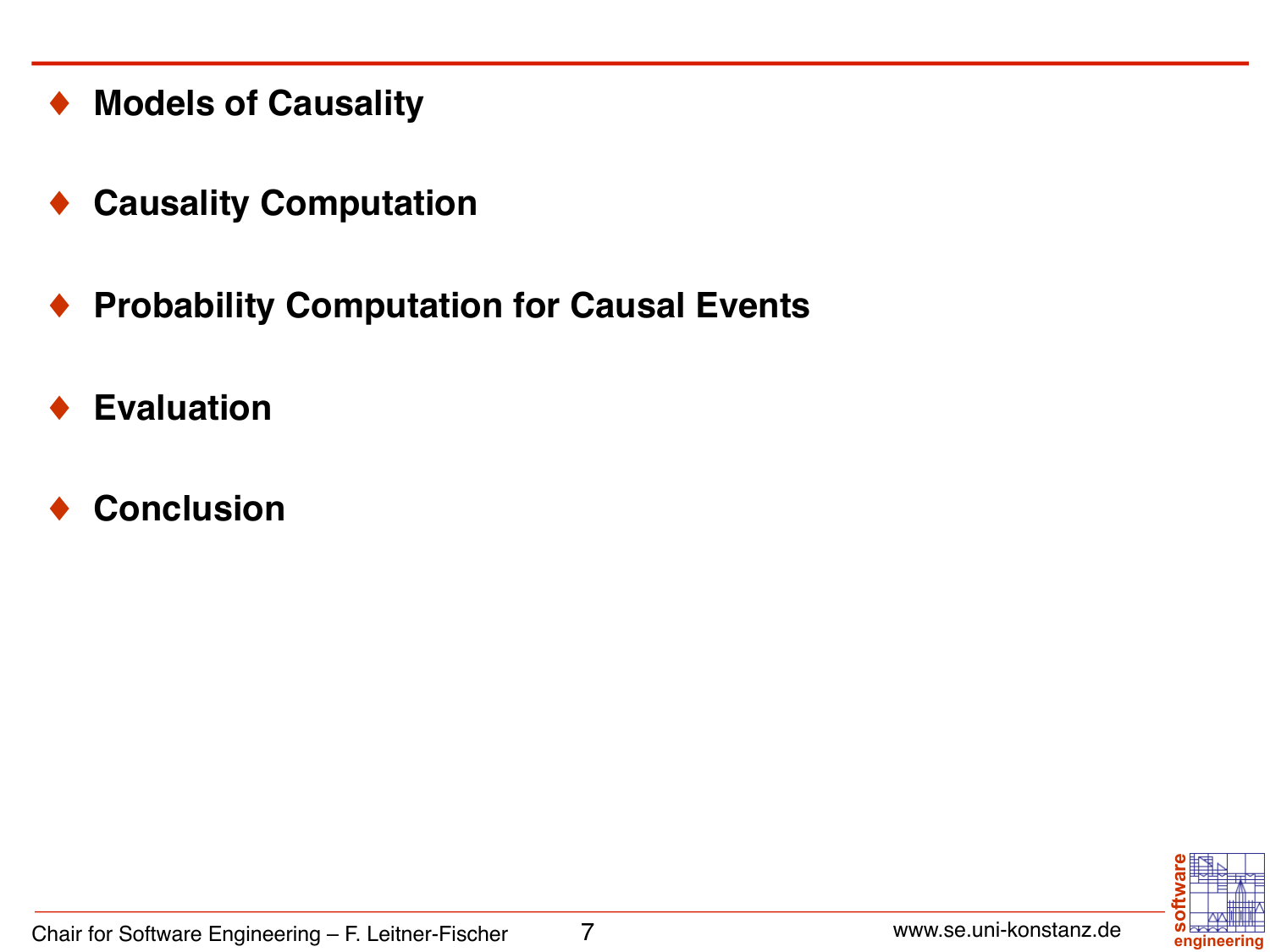#### ♦ **Models of Causality**

- ♦ **Causality Computation**
- ♦ **Probability Computation for Causal Events**
- **Evaluation**
- **Conclusion**

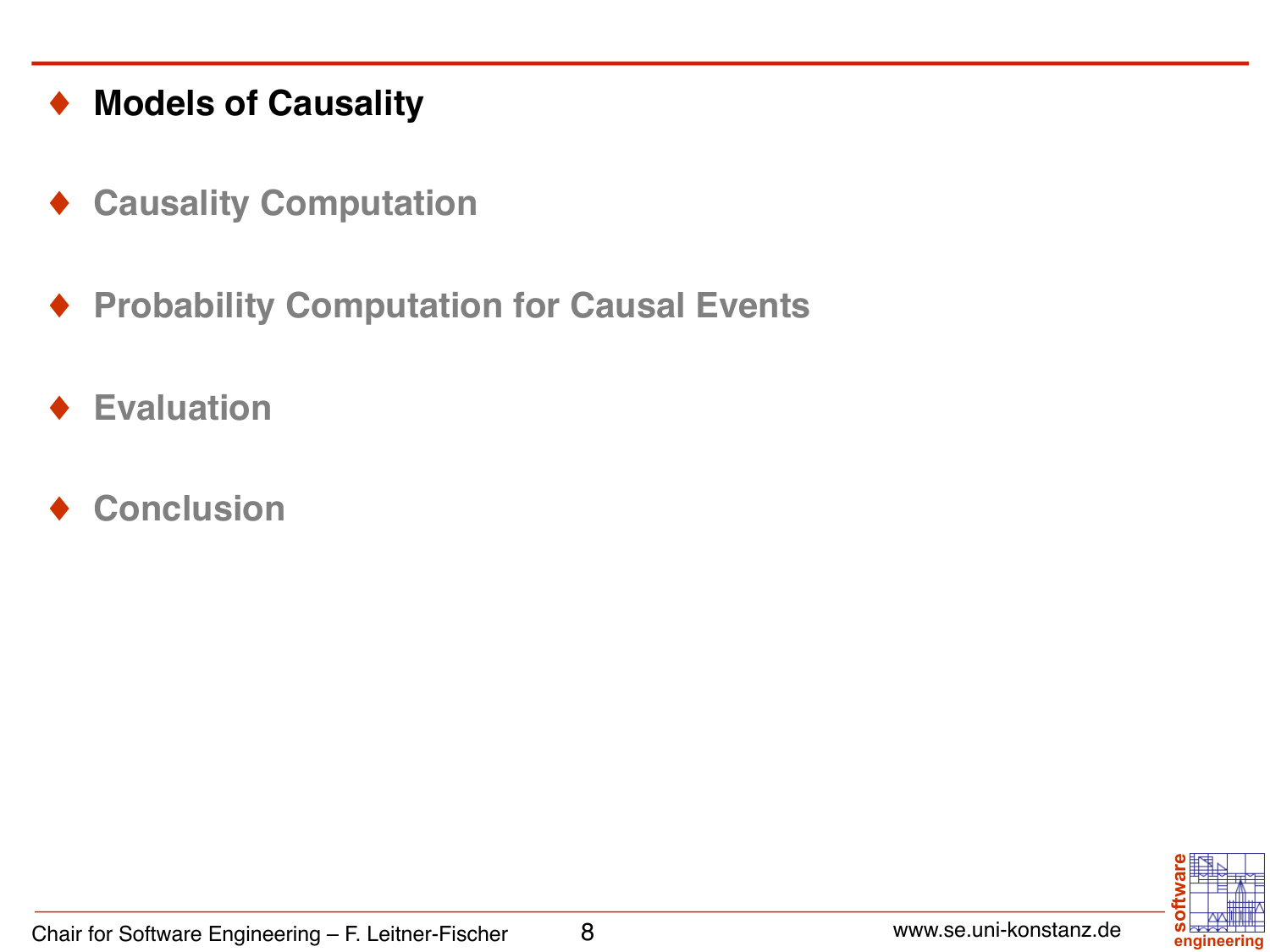## **Causality**

### **(Naive) Lewis Counterfactual Reasoning**

*c is causal for e (effect / hazard) if, had c not happened, then e would not have happened either*

- **B** logical foundation of some software debugging techniques, e.g.,
	- delta debugging
	- nearest neighbor techniques
- $\rightarrow$  best suited for single cause failures

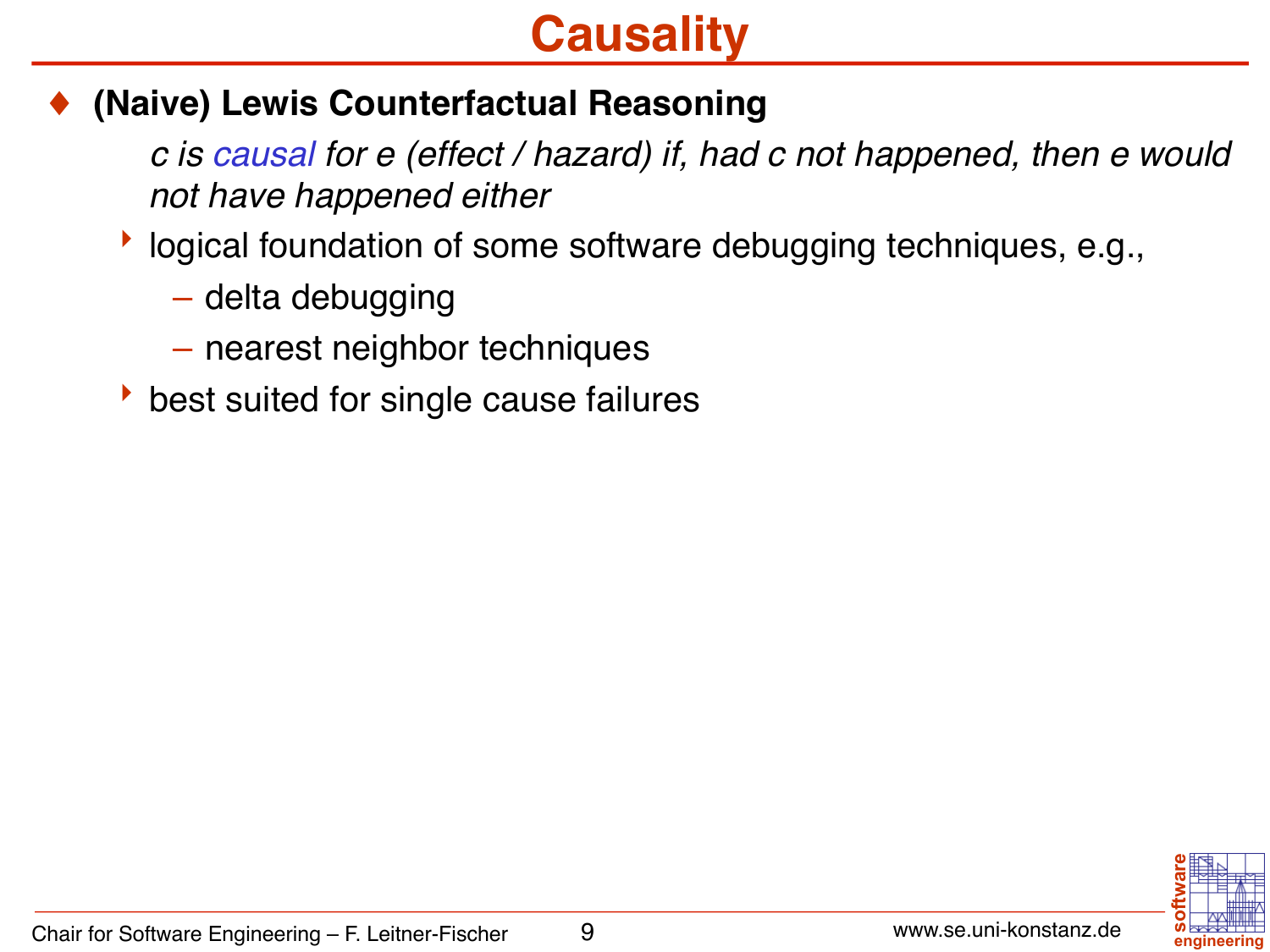# **Halpern / Pearl Structural Equation Model (SEM)**

### **Key Ideas**

- $\rightarrow$  events are represented by boolean variables
	- specified using structural equations
- $\triangleright$  computes minimal boolean disjunction and conjunction of causal events
- causal dependency of events represented by causal networks

### $\cdot$  reference

J. Halpern and J. Pearl, "Causes and explanations: A structural-model approach. Part I: Causes," The British Journal for the Philosophy of Science, 2005.

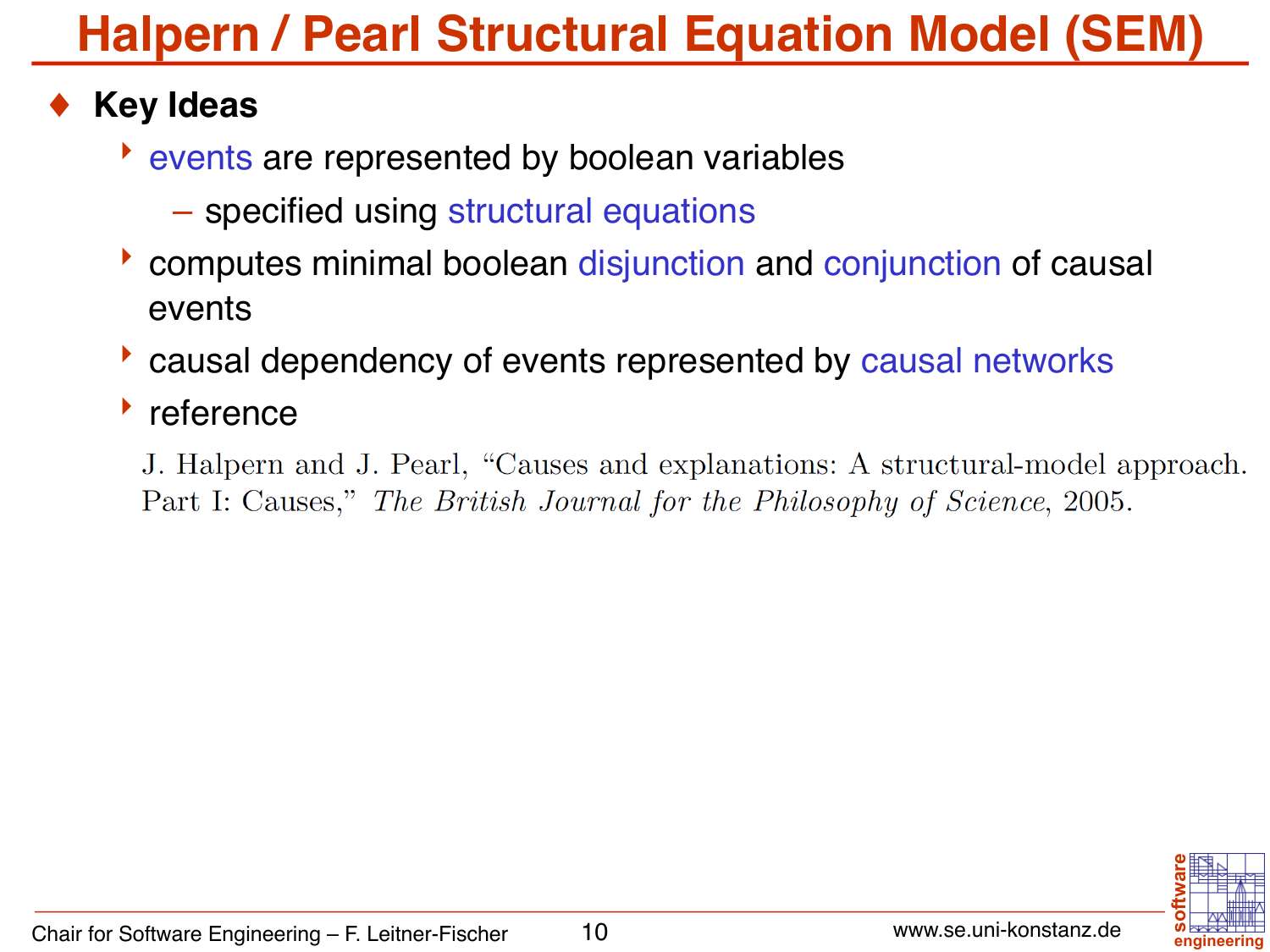# **Halpern / Pearl Structural Equation Model (SEM)**

### **Actual Causality Conditions**

 $\overline{\phantom{a}}$  AC1: ensures that there exists a world where the boolean combination of causal events **c** and the effect **e** occur

 $^{\triangleright}$  AC2:

- 1. if at least one of the causal events does not happen, the effect **e** does not happen
- 2. if the causal events occur, the occurrence of other events can not prevent the effect
- AC3: no subset of the causal events satisfies AC1 and AC2 (minimality)

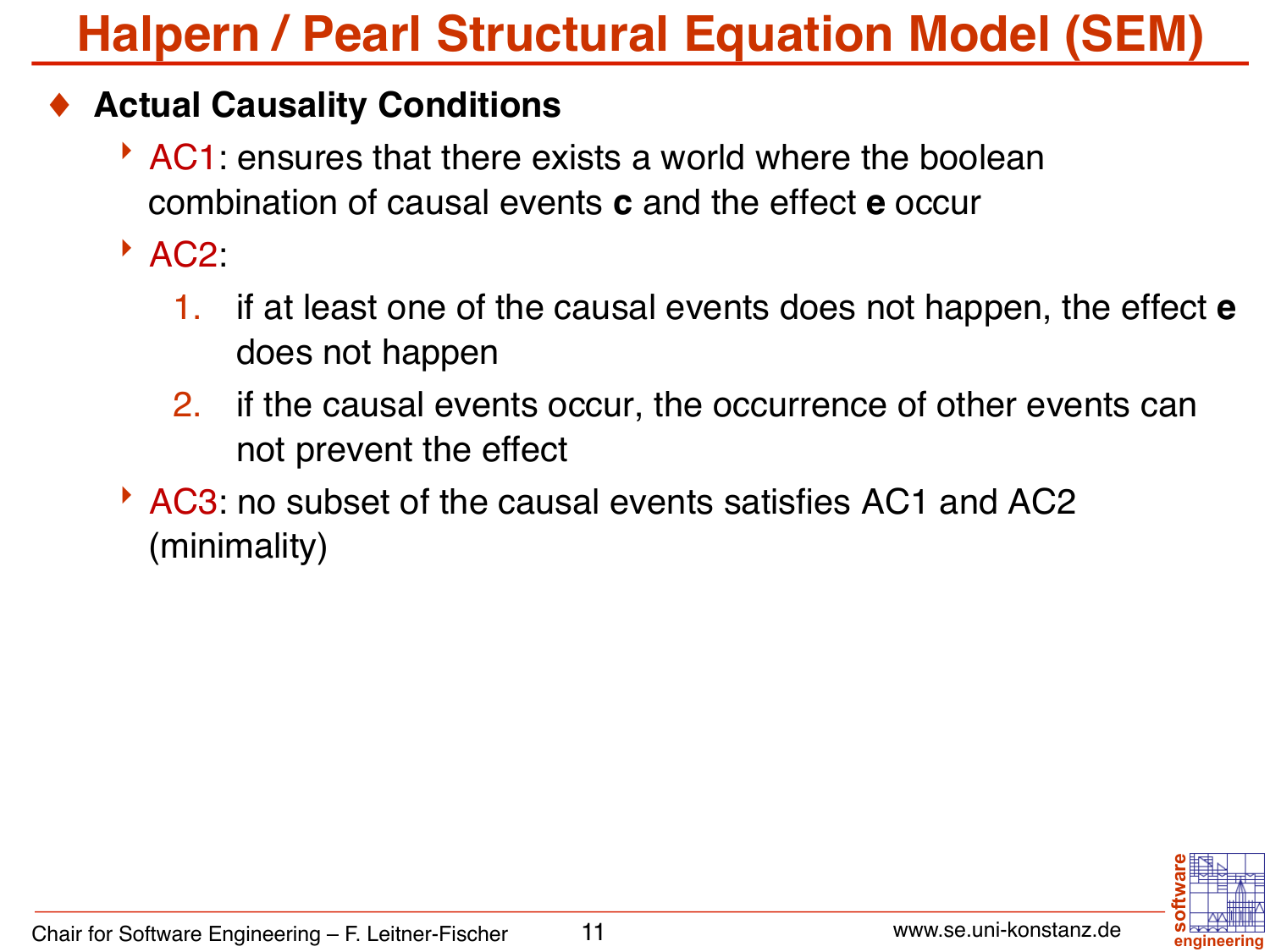♦ **Models of Causality**

### ♦ **Causality Computation**

- ♦ **Probability Computation for Causal Events**
- **Evaluation**
- **Conclusion**

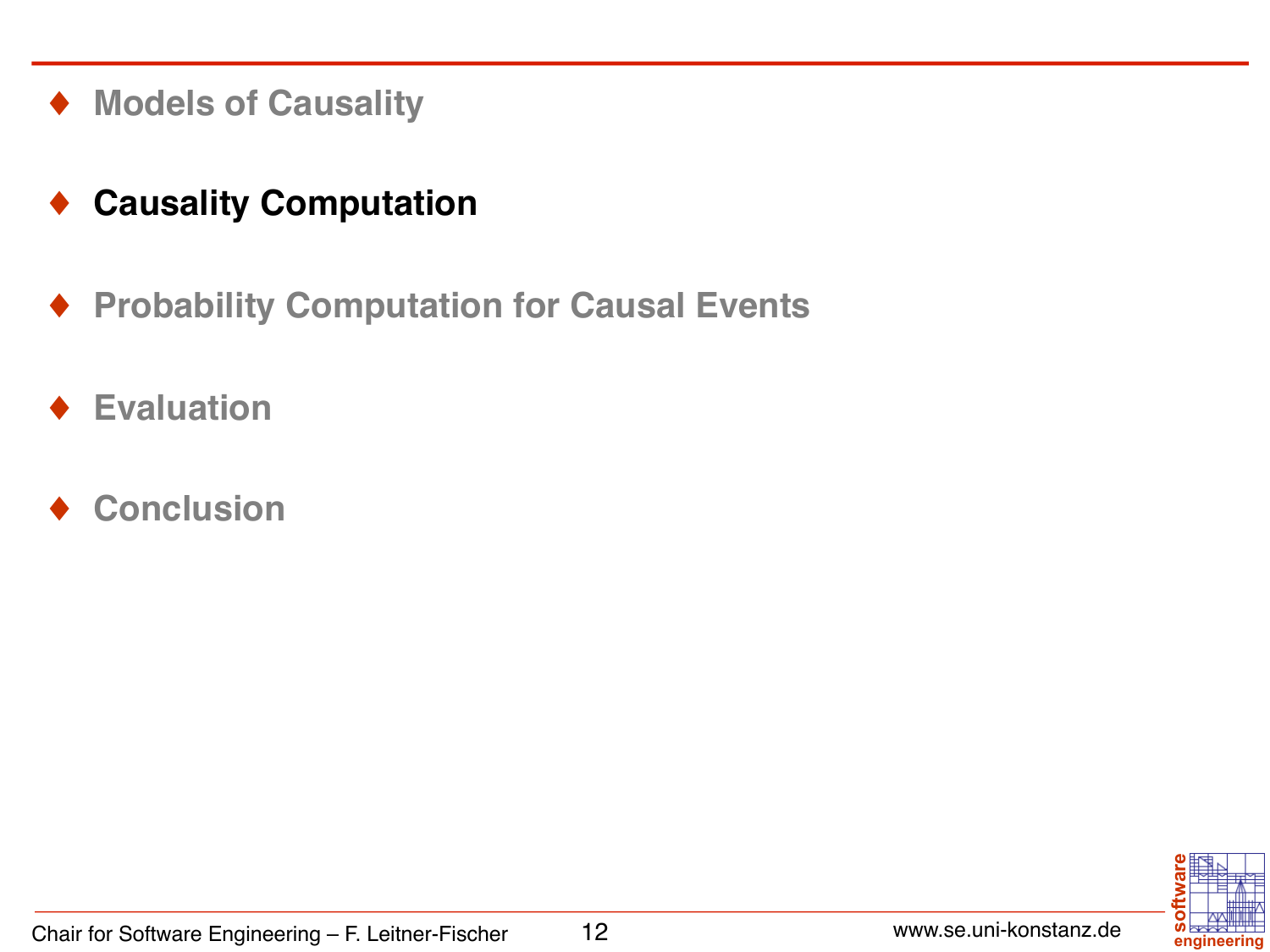## **Causality Computation**

### **Main Goal: Computation of Causal Events for a Property Violation**

- Consider event order as causal factor
- **Make Structural Equation Model applicable to transition systems**



Florian Leitner-Fischer and Stefan Leue: **Probabilistic Fault Tree Synthesis using Causality Computation**, accepted for publication in International Journal of Critical Computer-Based Systems, 2013.

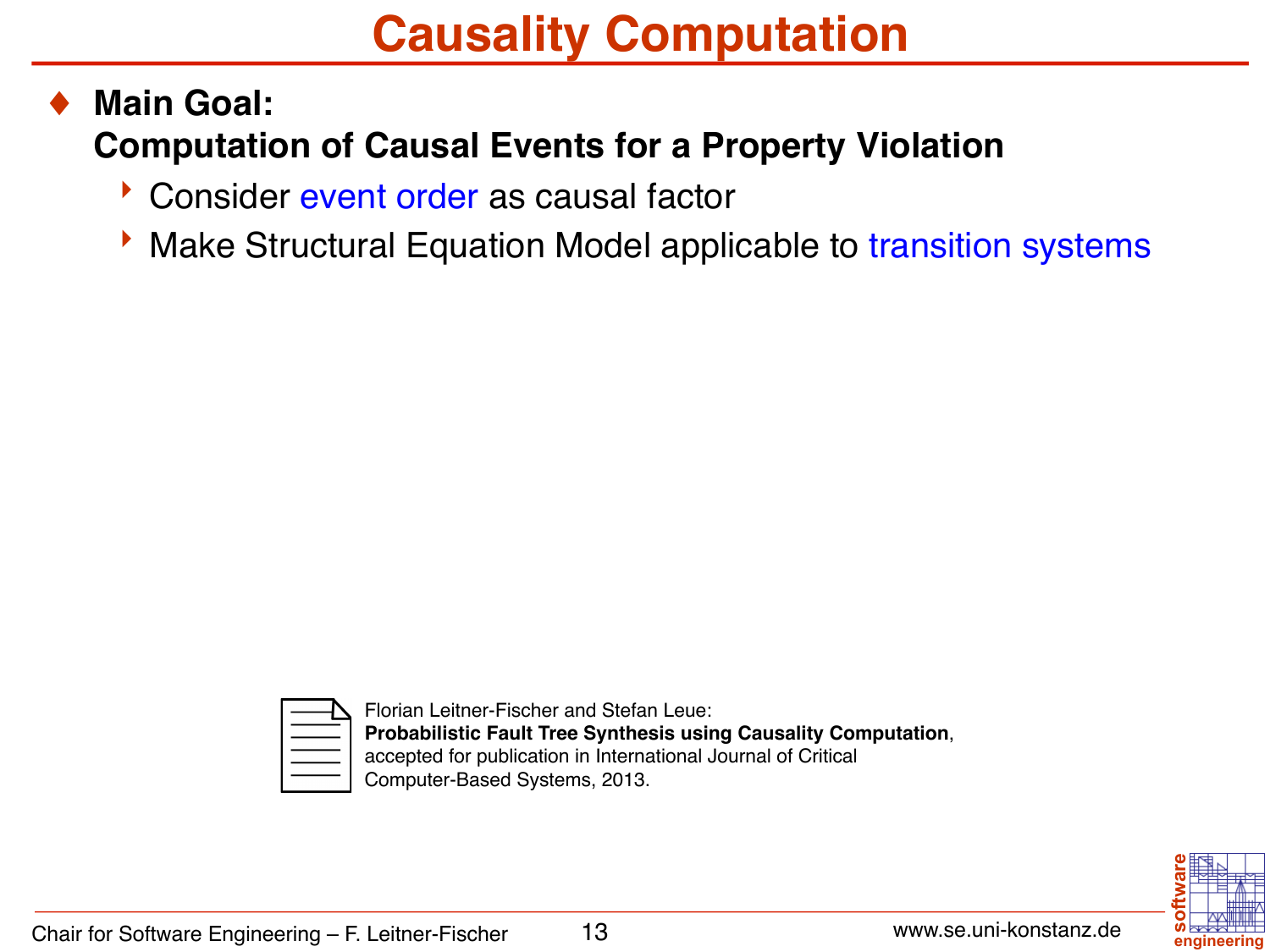## **Event Order Logic**

### **Boolean Event Occurrence Conditions**

a  $\wedge$  b, a  $\vee$  b,  $\neg$  a

### **Event Ordering Conditions**

- $\rightarrow$  a  $\wedge$  b
	- a and b occur, and a occurs before b

### **Interval Operators**

- $\cdot$  a $\wedge$ <sub>r</sub>b
	- a occurs until eventually b will hold in every state
- $\bullet$  a  $\land$  <sub>1</sub>b
	- a always holds until eventually b occurs
- $a \wedge_{\lt} b \wedge_{\gt} c$ 
	- in the interval delimited by a and c, b always holds

### **Model-theoretic Semantics**

**Event Order Logic is an LTL**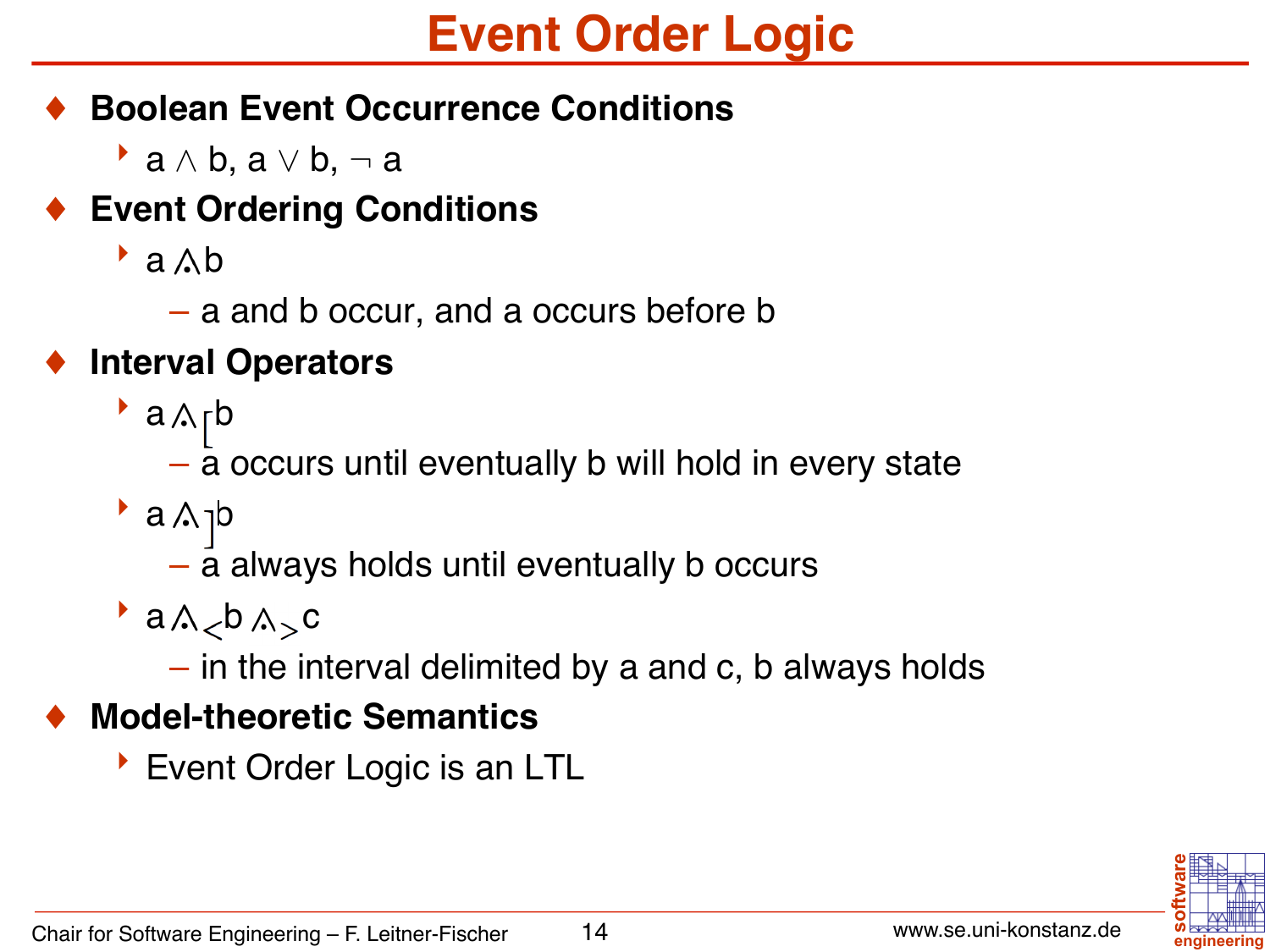### **Event Order Logic**

#### **Representation of Traces**

 $\sigma =$  "Ta, Ca, Gf, Cc, Tc"  $\psi =$ Ta  $\wedge$ Ca  $\wedge$ Gf  $\wedge$ Cc  $\wedge$ Tc

### **Representation of Ordering Constraints**

 $(Ta \wedge Ca) \wedge Gf$  $Cc \wedge_{\leq} \neg Cl \wedge_{\geq} Tc$ 

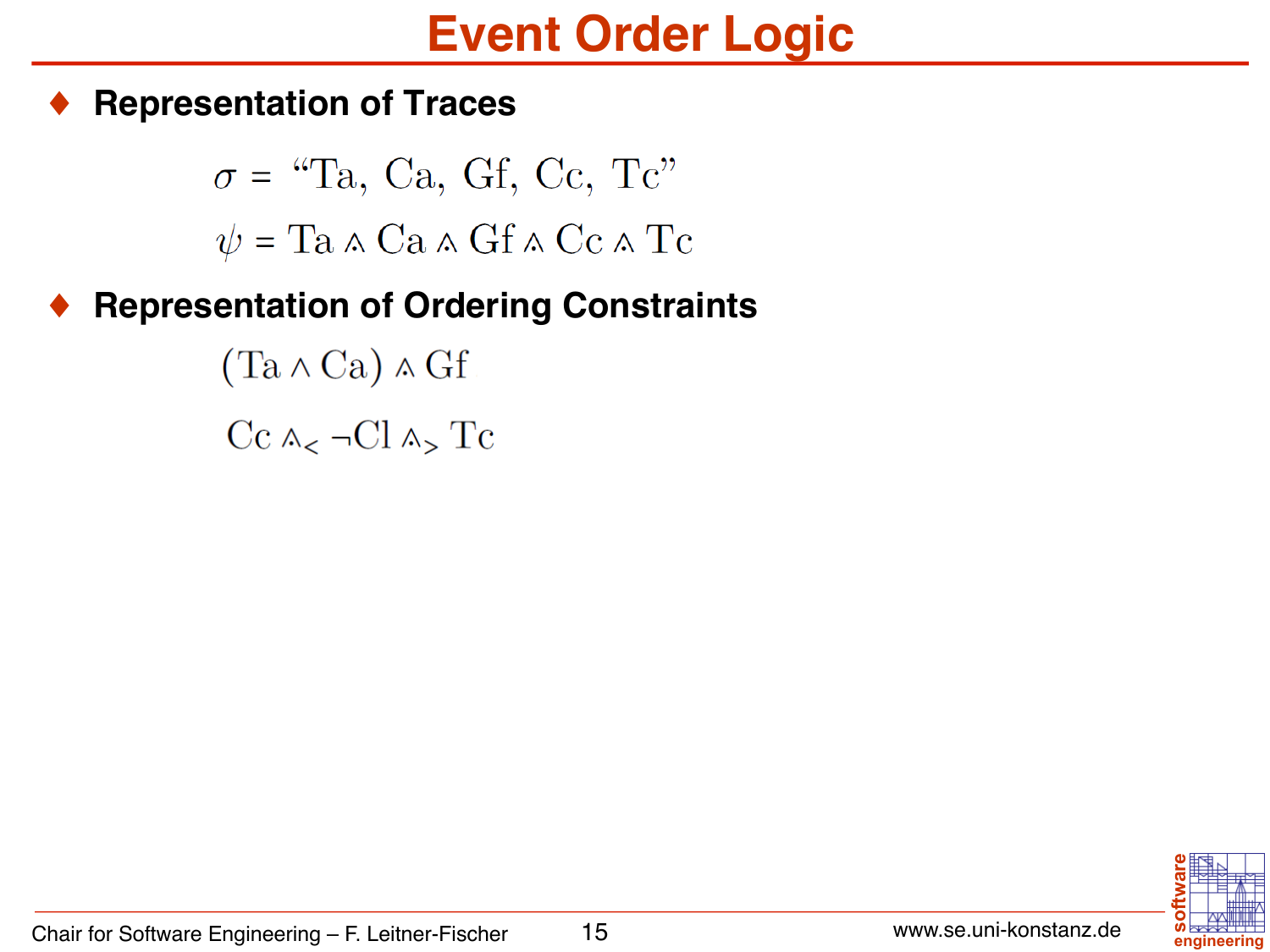## **Causality Computation**

### **Probabilistic Causality Computation**

- **Probabilistic counterexample and good paths are computed**
- Causality computation performed as post-processing step
- $\triangleright$  Benefit
	- Probability for combination of events causing a hazard
- **b** Disadvantage
	- Probability computation for each bad trace necessary

### **Causality Checking**

- If integrated into the state space search algorithms used for model checking
- **Benefit** 
	- Enables on-the-fly causality computation
- **Disadvantage** 
	- No probabilities available

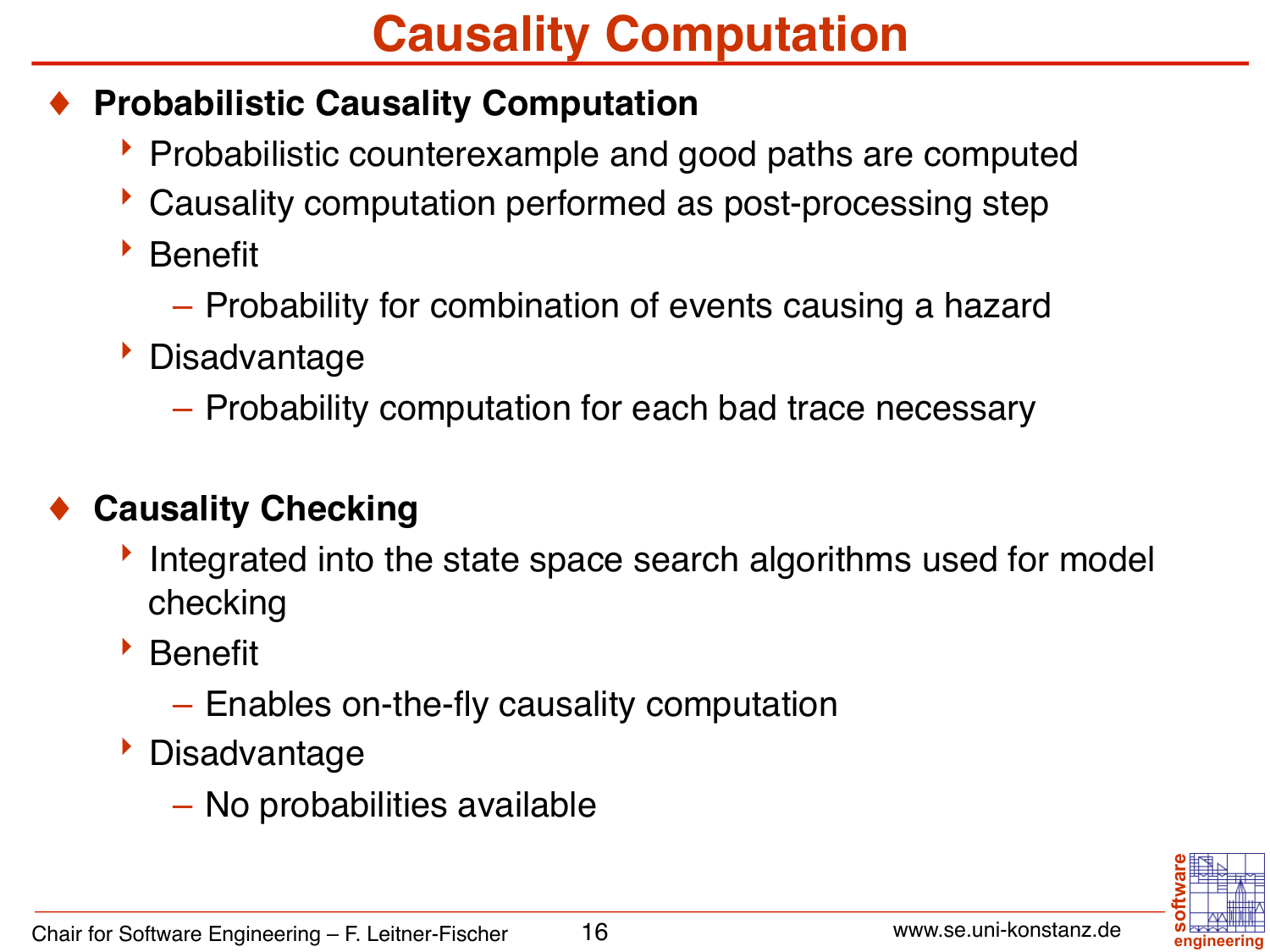# **Algorithmics**

### **Sub-Executions**

- reduce checks for AC1-AC3 and OC1 to sub-execution tests
	- ordered and unordered sub-execution operators
- $\rightarrow$  proofs in the paper

### **Implementation Variants**

- $\triangleright$  Off-line Enumeration
	- enumerate traces
	- store counterexamples and good traces
	- perform sub-trace computations
- $\bullet$  On-the-fly
	- use DFS / BFS on the state space
		- store paths in an adequate data structure as you obtain them

#### subset graph



Florian Leitner-Fischer and Stefan Leue:

- **Causality Checking for Complex System Models,**
- In Proceedings of 14th International Conference on Verification, Model Checking, and Abstract Interpretation (VMCAI2013), LNCS, Volume 7737, Springer Verlag, 2013.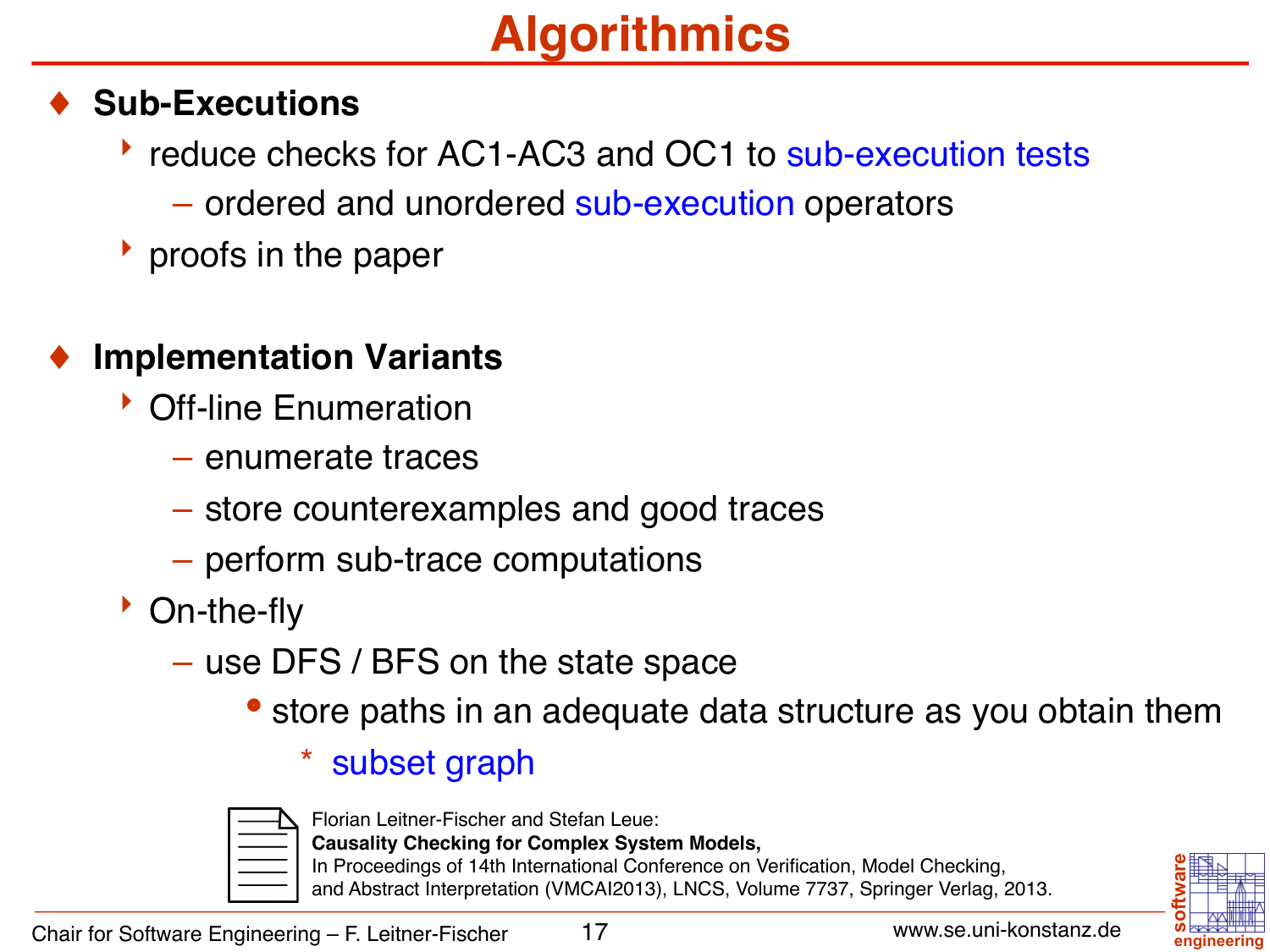## **Result of Causality Checking**

#### **Railroad Crossing**

**Performance Fault Tree** 

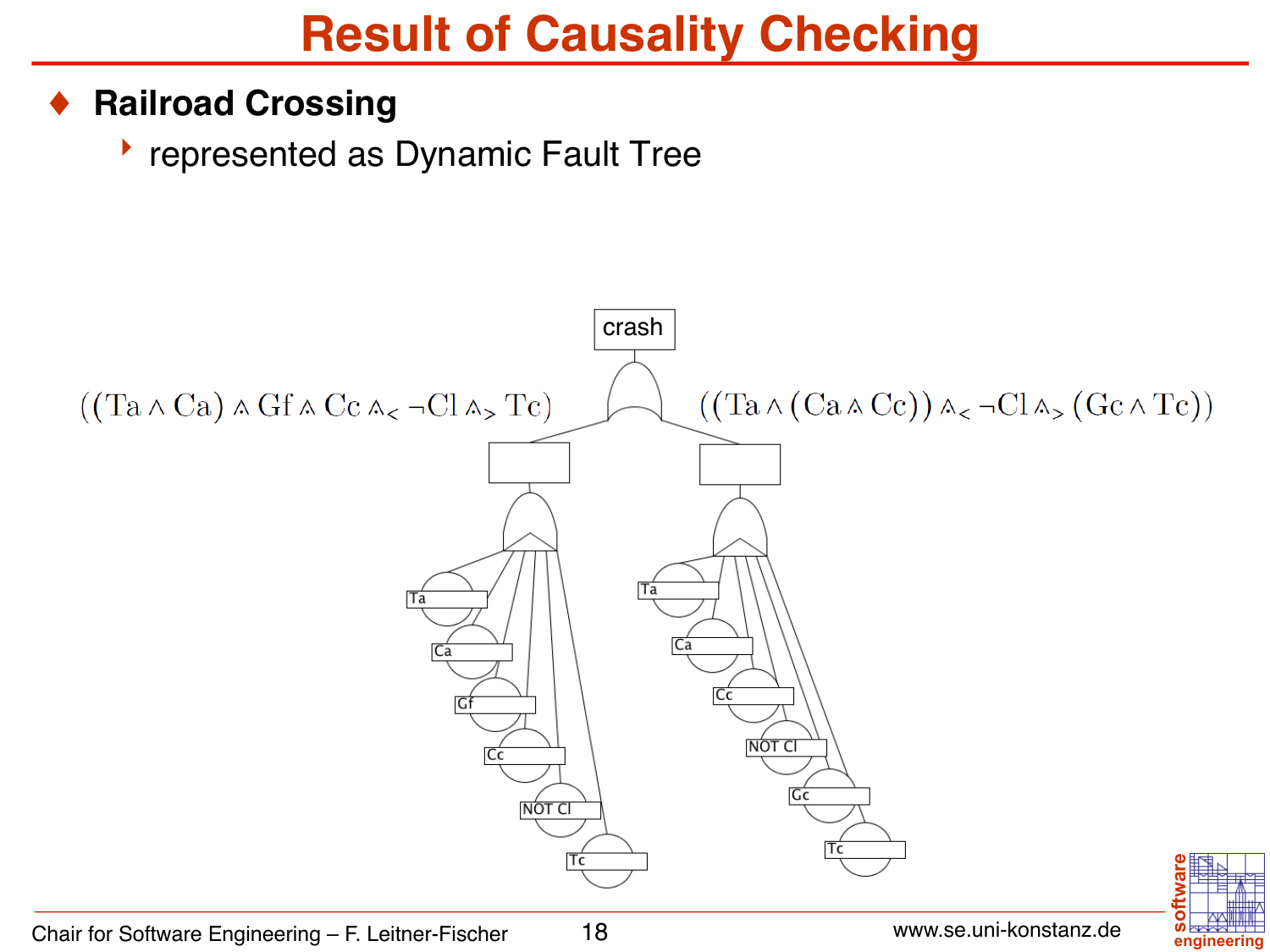- ♦ **Models of Causality**
- ♦ **Causality Computation**

### ♦ **Probability Computation for Causal Events**

- **Evaluation**
- **Conclusion**

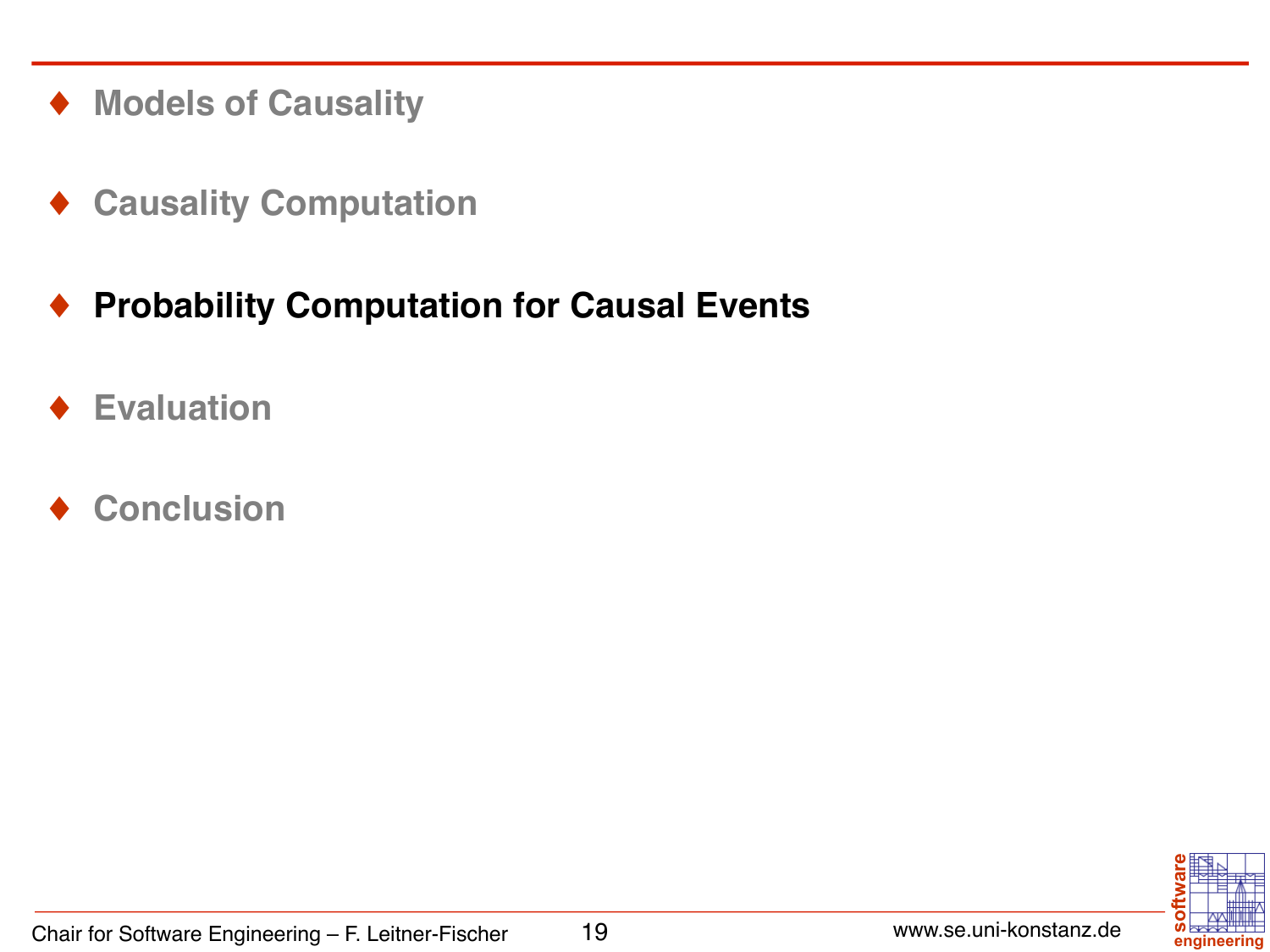### **Causality Classes**

#### **Disjuncts of the EOL formula represent "causality classes"**

**Causality Classes: Represent a class of execution paths where the** same events in the same order cause an effect or hazard

```
((Ta \wedge Ca) \wedge Gf \wedge Cc \wedge_{< \neg Cl \wedge_{>} Tc)
```
Ta, Ca, Gf, Cc, Tc Ca, Ta, Gf, Cc, Tc

…

### $((Ta \wedge (Ca \wedge Cc)) \wedge_{<} \neg Cl \wedge_{>} (Gc \wedge Tc))$

Ta, Ca, Gc, Gc, Tc Ca, Ta, Cc, Gc, Tc

…



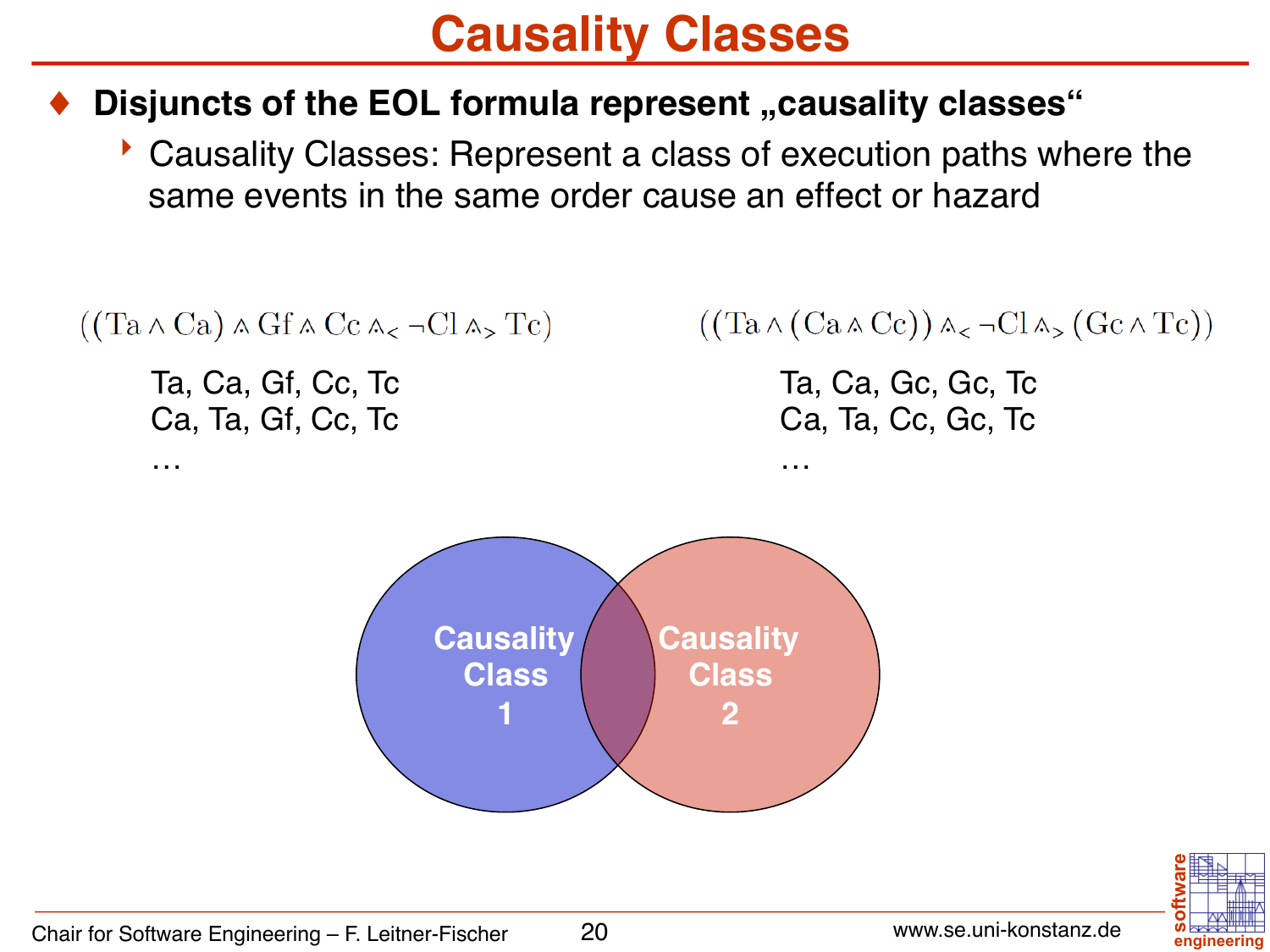# **Probability Computation for Causality Classes**

### **Key Idea:**

- 1. Compute causal events using causality checking
- 2. Compute probabilities of the paths represented by a causality class



- Causality classes are represented by alternating automata
- 8 Alternating automata are translated to PRISM Causality Class Modules
- 8 PRISM Causality Class Modules are synchronized with the PRISM model



Florian Leitner-Fischer and Stefan Leue: **On the Synergy of Probabilistic Causality Computation and Causality Checking**, In Proceedings of International SPIN Symposium on Model Checking of Software, Stony Brook, NY, USA, 2013 (to appear).

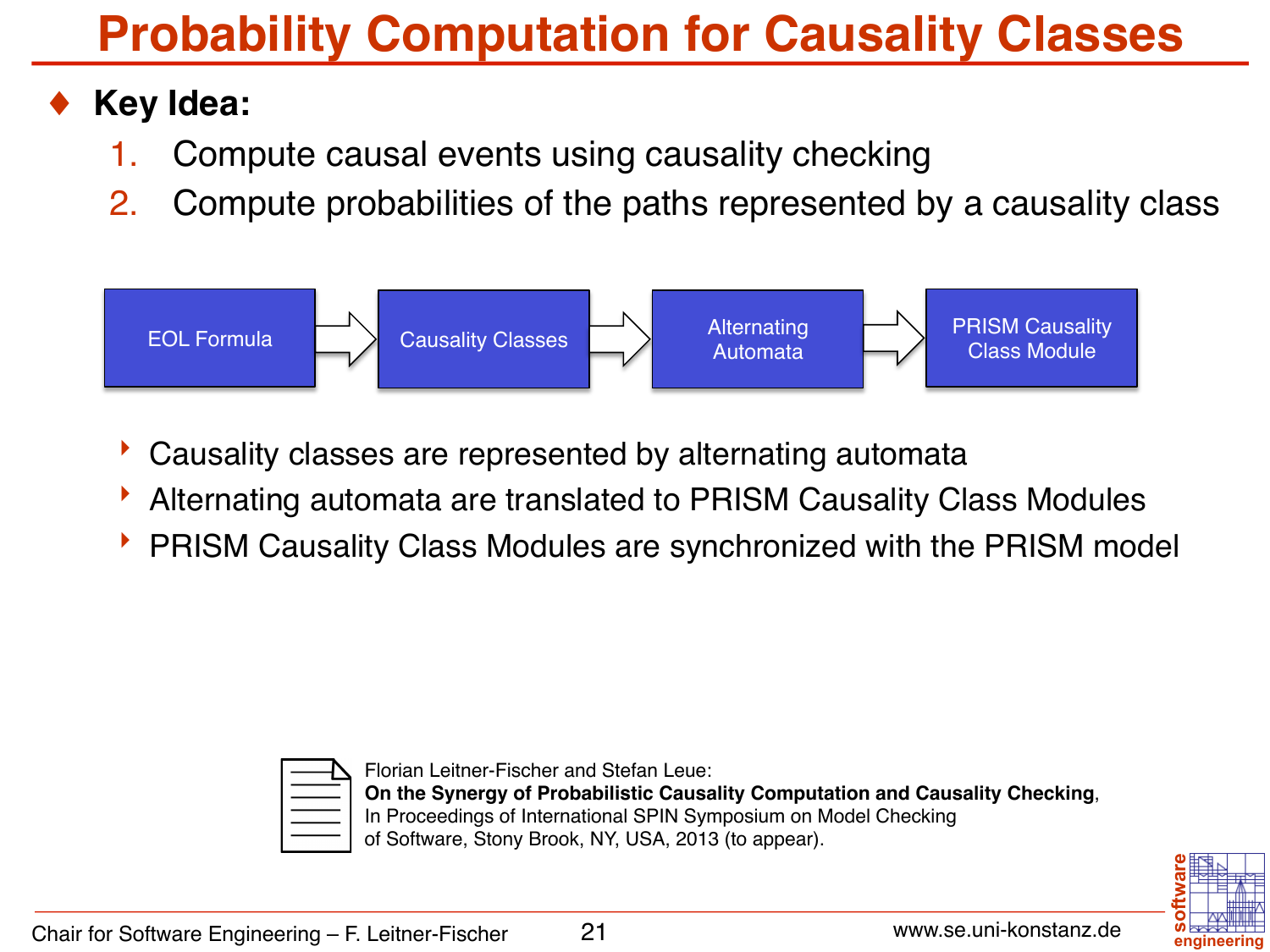- ♦ **Models of Causality**
- ♦ **Causality Computation**
- ♦ **Probability Computation for Causal Events**
- **Evaluation**
- **Conclusion**

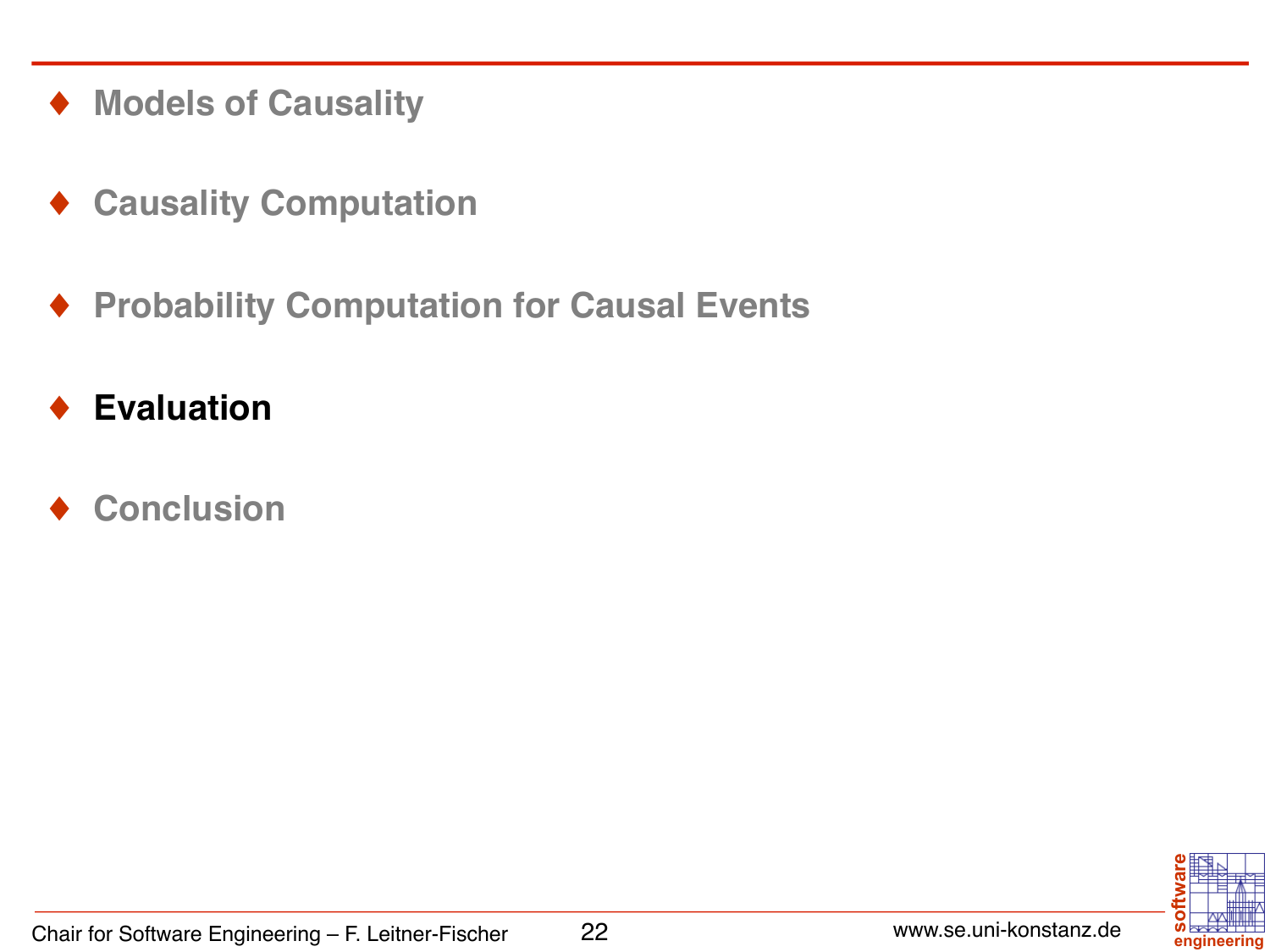# **Experimental Evaluation**

|                                                                | Combined Approach |        | Probabilistic Causality Comp.                           |       |
|----------------------------------------------------------------|-------------------|--------|---------------------------------------------------------|-------|
|                                                                |                   |        | Run time (sec.) Memory (MB) Run time (sec.) Memory (MB) |       |
| Embedded: States: 6,013 Transitions: 25,340                    |                   |        |                                                         |       |
| $T=10$                                                         | 3.06              | 19.27  | 2,003.00                                                | 409   |
| $T = 3600$                                                     | 4.79              | 19.29  | 2,102.00                                                | 409   |
| Airbag: States: 2,952 Transitions: 14,049                      |                   |        |                                                         |       |
| $T=10$                                                         | 10.88             | 52.44  | 682.00                                                  | 154   |
| $T = 1000$                                                     | 33.63             | 52.44  | 874.00                                                  | 154   |
| Train Odometer Controller: States: 117,222 Transitions: 66,262 |                   |        |                                                         |       |
| $T=10$                                                         | 91.37             | 195.29 | 16,191.00                                               | 1,886 |
| $T = 1000$                                                     | 2,572.74          | 195.29 | 44,356.00                                               | 1,886 |

#### **Combined Approach:**

8 Causality Checking + Probability Computation for Causality Classes

♦ **Combined Apporach outperforms Probabilistic Causality Computation** 

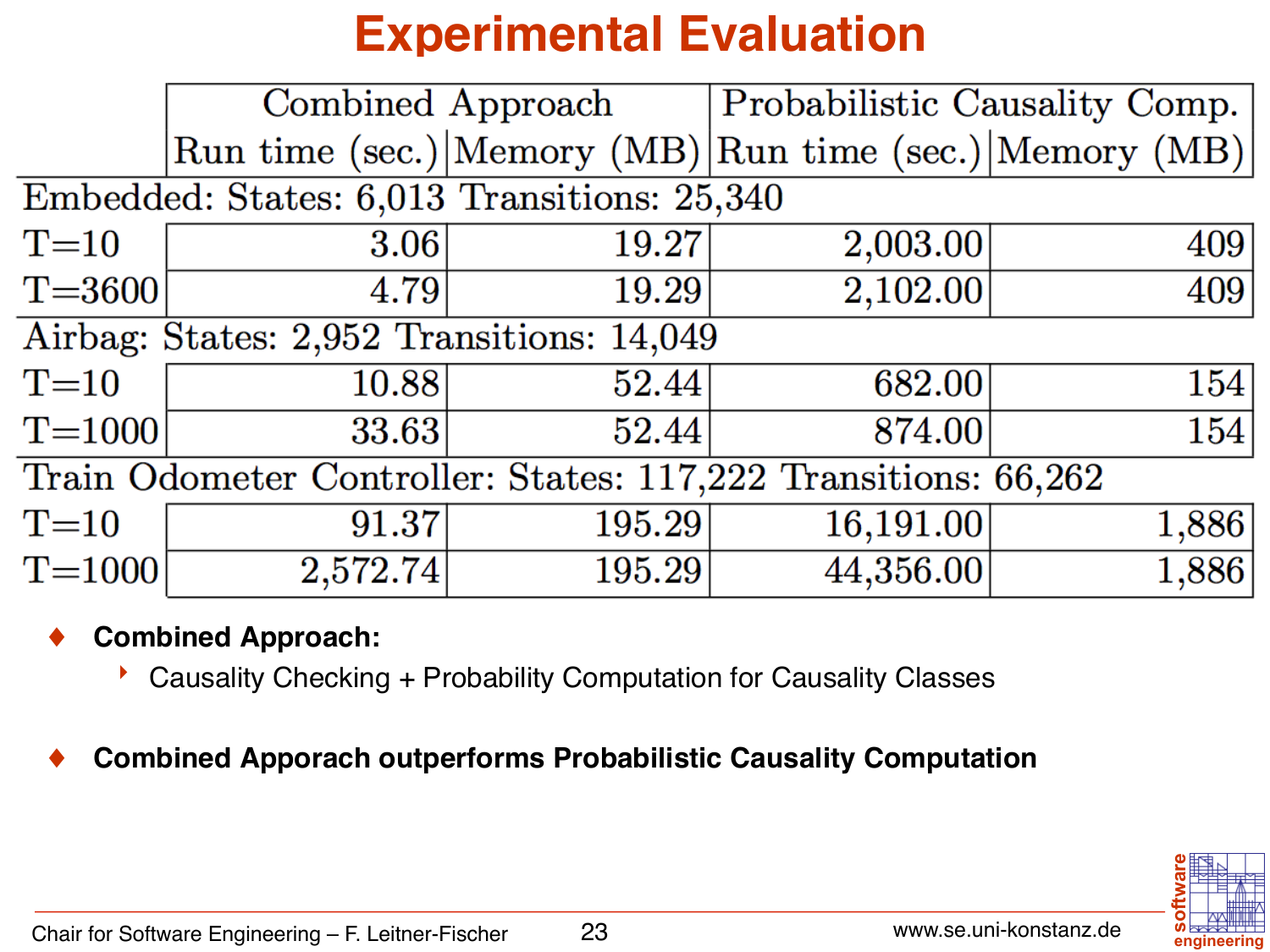- ♦ **Models of Causality**
- ♦ **Causality Computation**
- ♦ **Probability Computation for Causal Events**
- **Evaluation**
- **Conclusion**

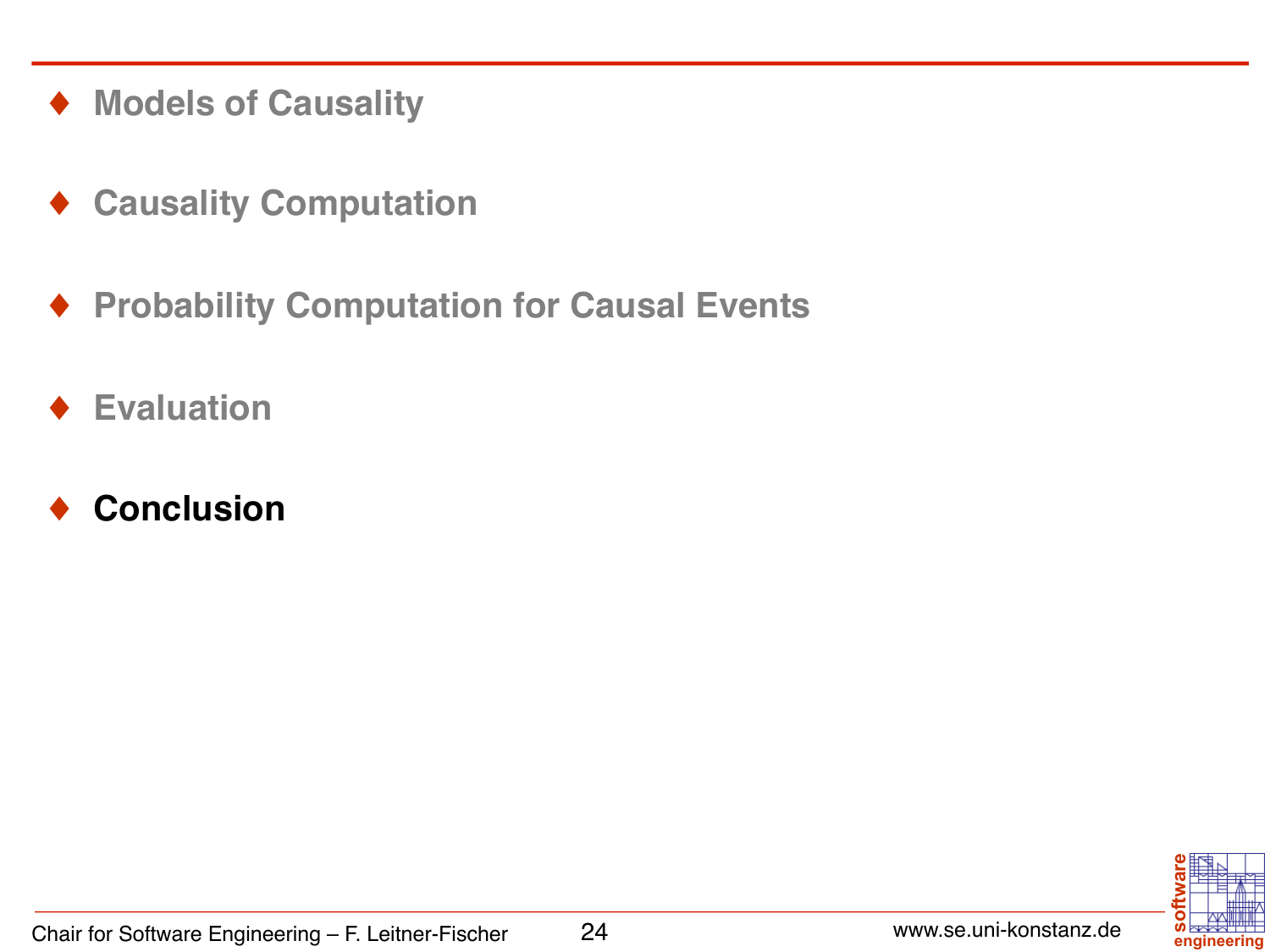# **Conclusion**

### **Causality Checking**

- $\rightarrow$  technique complementing model checking
	- aim: algorithmic support for the debugging of models
- $\bullet$  defined / adopted causality model
- $\rightarrow$  proposed implementation
- $\rightarrow$  probability computation for causality classes
- $\bullet$  applicable to non-trivial case studies

### **Future Work**

- $\triangleright$  causality checking at the limits of scalability
	- dealing with incomplete information
- $\blacktriangleright$  causality checking in a symbolic environment
- $\blacktriangleright$  specific adaptions to functional safety analysis
	- minimal cut sets
	- root, common and cascading causes